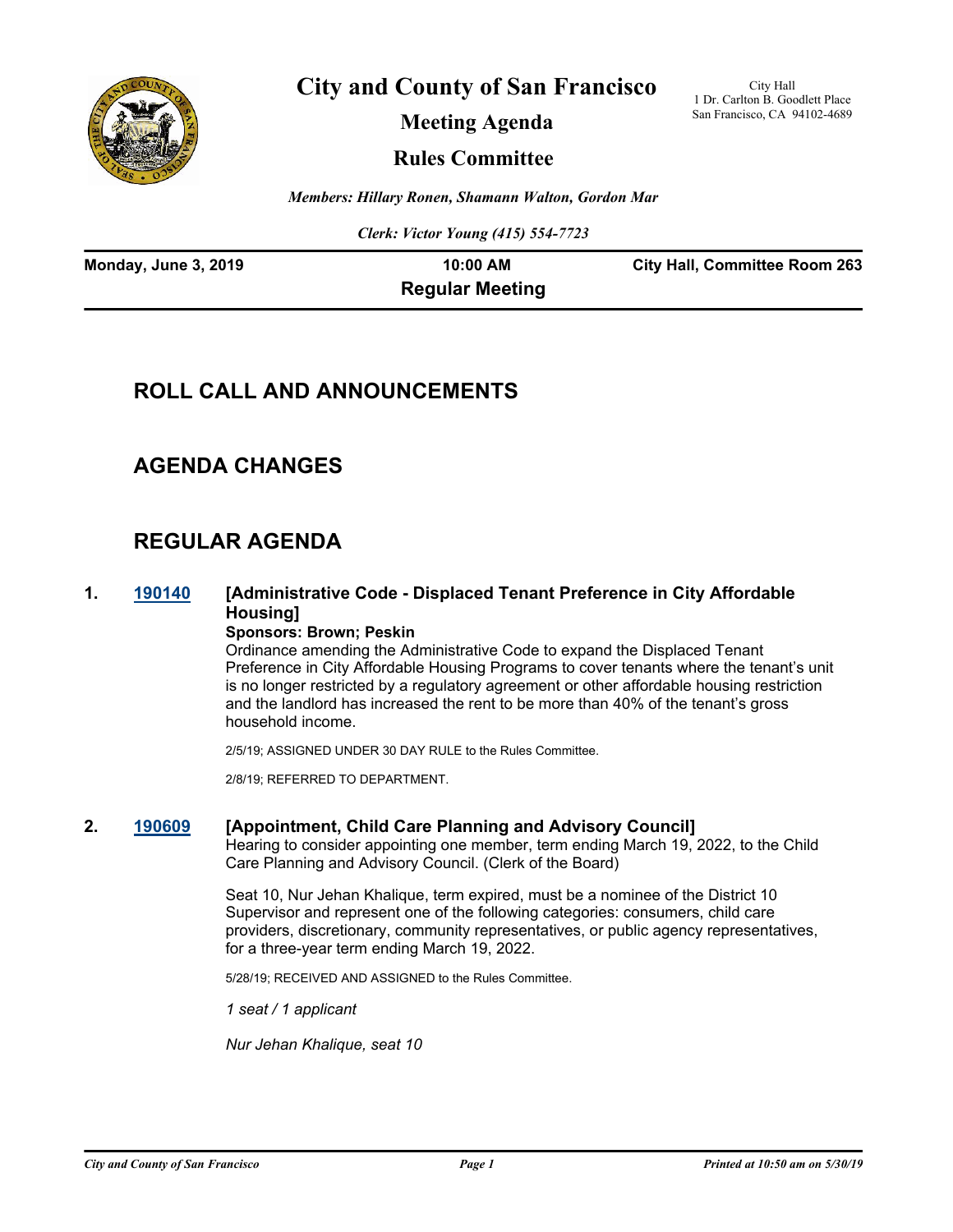#### **3. [190328](http://sfgov.legistar.com/gateway.aspx?m=l&id=34449) [Mayoral Appointment, Treasure Island Development Authority Board of Directors - Ike Kwon]**

Motion approving/rejecting the mayoral appointment of Ike Kwon to the Treasure Island Development Authority Board of Directors, for the unexpired portion of a four-year term ending April 28, 2022. (Clerk of the Board)

(Appointments of Directors who are not City officers are effective only upon approval by a majority of the Board of Supervisors. Transmittal date: Mach 21, 2019.)

Seat 1, succeeding Sam Moss, term expired April 28, 2018, for the unexpired portion of a four-year term ending April 28, 2022.

3/25/19; RECEIVED AND ASSIGNED to the Rules Committee.

#### **4. [190453](http://sfgov.legistar.com/gateway.aspx?m=l&id=34578) [Mayoral Appointment, Municipal Transportation Agency Board of Directors - Steve Heminger]**

Motion approving/rejecting the Mayor's nomination for the appointment of Steve Heminger to the Municipal Transportation Agency Board of Directors, for a term ending March 1, 2023. (Clerk of the Board)

(Charter, Section 8A.102(a), provides that the Board of Supervisors shall confirm the Mayor's appointment by a majority (six votes) of the Board of Supervisors after a public hearing, with no timeframe to confirm specified. Transmittal Date: May 1, 2019.)

5/1/19; RECEIVED AND ASSIGNED to the Rules Committee.

*The Chair intends to entertain a motion to refer this item to the full Board as a Committee Report for consideration on June 4, 2019.*

## **ADJOURNMENT**

*NOTE: Pursuant to Government Code Section 65009, the following notice is hereby given: if you challenge, in court, the general plan amendments or planning code and zoning map amendments described above, you may be limited to raising only those issues you or someone else raised at the public hearing described in this notice, or in written correspondence delivered to the Board of Supervisors at, or prior to, the public hearing.*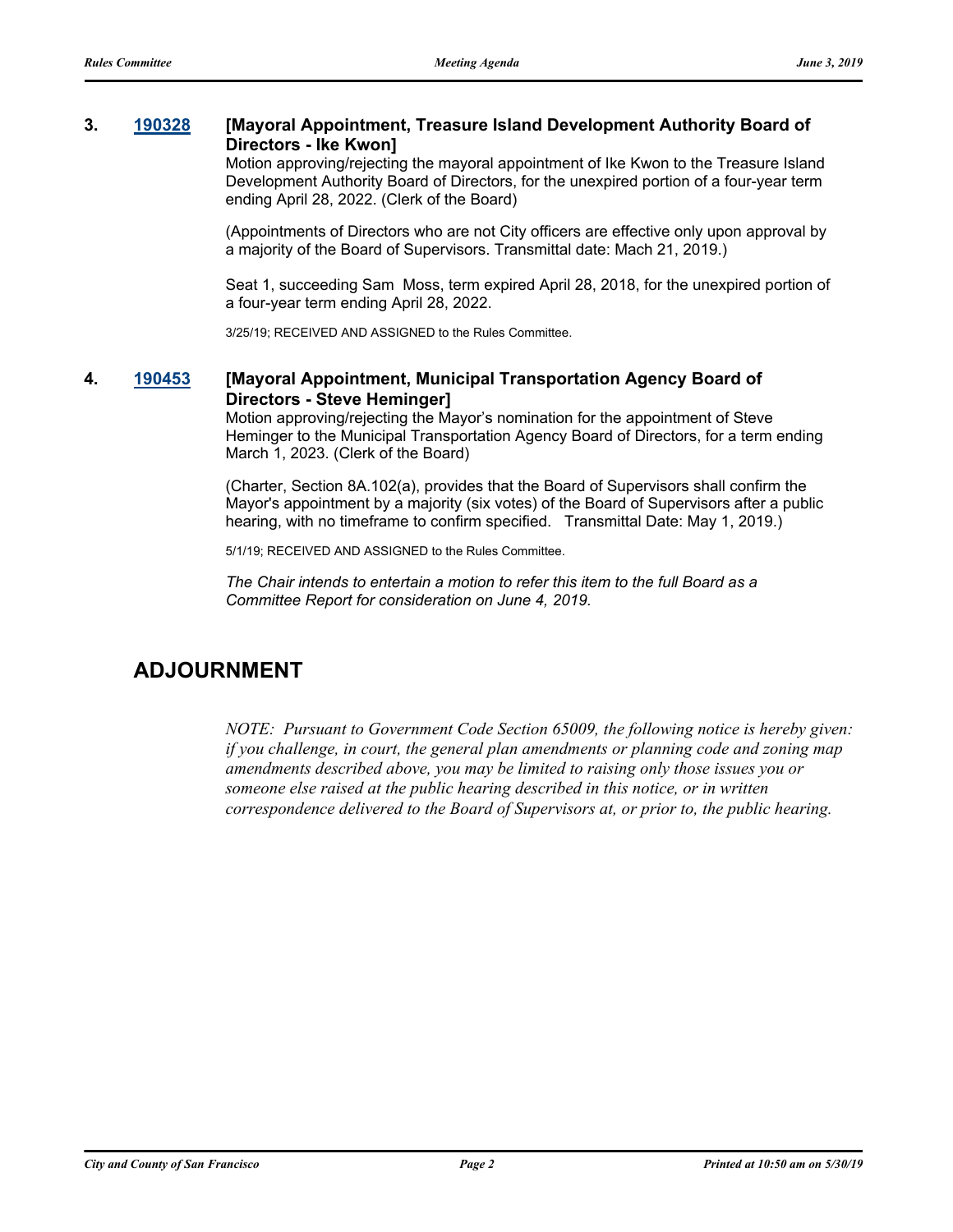# **LEGISLATION UNDER THE 30-DAY RULE**

*NOTE: The following legislation will not be considered at this meeting. Board Rule 3.22 provides that when an Ordinance or Resolution is introduced which would CREATE OR REVISE MAJOR CITY POLICY, the Committee to which the legislation is assigned shall not consider the legislation until at least thirty days after the date of introduction. The provisions of this rule shall not apply to the routine operations of the departments of the City or when a legal time limit controls the hearing timing. In general, the rule shall not apply to hearings to consider subject matter when no legislation has been presented, nor shall the rule apply to resolutions which simply URGE action to be taken.*

### **[190479](http://sfgov.legistar.com/gateway.aspx?m=l&id=34601) [Police Code - Clarifying Fair Chance Ordinance - Revising Beyond the Box in College Admissions Ordinance]**

Ordinance amending the Police Code to clarify the content of the notice that employers must post summarizing applicants' and employees' rights under the Fair Chance Ordinance; revise the Beyond the Box in College Admissions Ordinance by changing the enforcing agency from the Office of Labor Standards Enforcement to the Human Rights Commission; adding notice and posting requirements to inform applicants, as defined, of their rights; making penalties payable to applicants; and revising the private right of action requirements. (City Administrator)

5/6/19; RECEIVED FROM DEPARTMENT.

5/14/19; ASSIGNED UNDER 30 DAY RULE to the Rules Committee.

5/24/19; REFERRED TO DEPARTMENT.

### **[190497](http://sfgov.legistar.com/gateway.aspx?m=l&id=34619) [Administrative Code - Mental Health Board/Behavioral Health Commission]**

#### **Sponsors: Stefani; Mandelman**

Ordinance amending the Administrative Code to change the name of the Mental Health Board to the Behavioral Health Commission; to include in the definition of a "consumer" one who receives substance use services; and to permit a consumer who is an employee in a behavioral health public or private agency and who does not have any interest, influence, or authority over any financial or contractual matter concerning the employer, to be appointed to the Commission.

5/7/19; ASSIGNED UNDER 30 DAY RULE to the Rules Committee.

5/14/19; REFERRED TO DEPARTMENT.

#### **[190499](http://sfgov.legistar.com/gateway.aspx?m=l&id=34621) [Administrative Code - Dissolving Workforce Community Advisory Committee and Committee on City Workforce Alignment]**

Ordinance amending the Administrative Code to dissolve the Workforce Community Advisory Committee and the Committee on City Workforce Alignment. (Clerk of the Board)

5/7/19; ASSIGNED UNDER 30 DAY RULE to the Rules Committee.

5/14/19; REFERRED TO DEPARTMENT.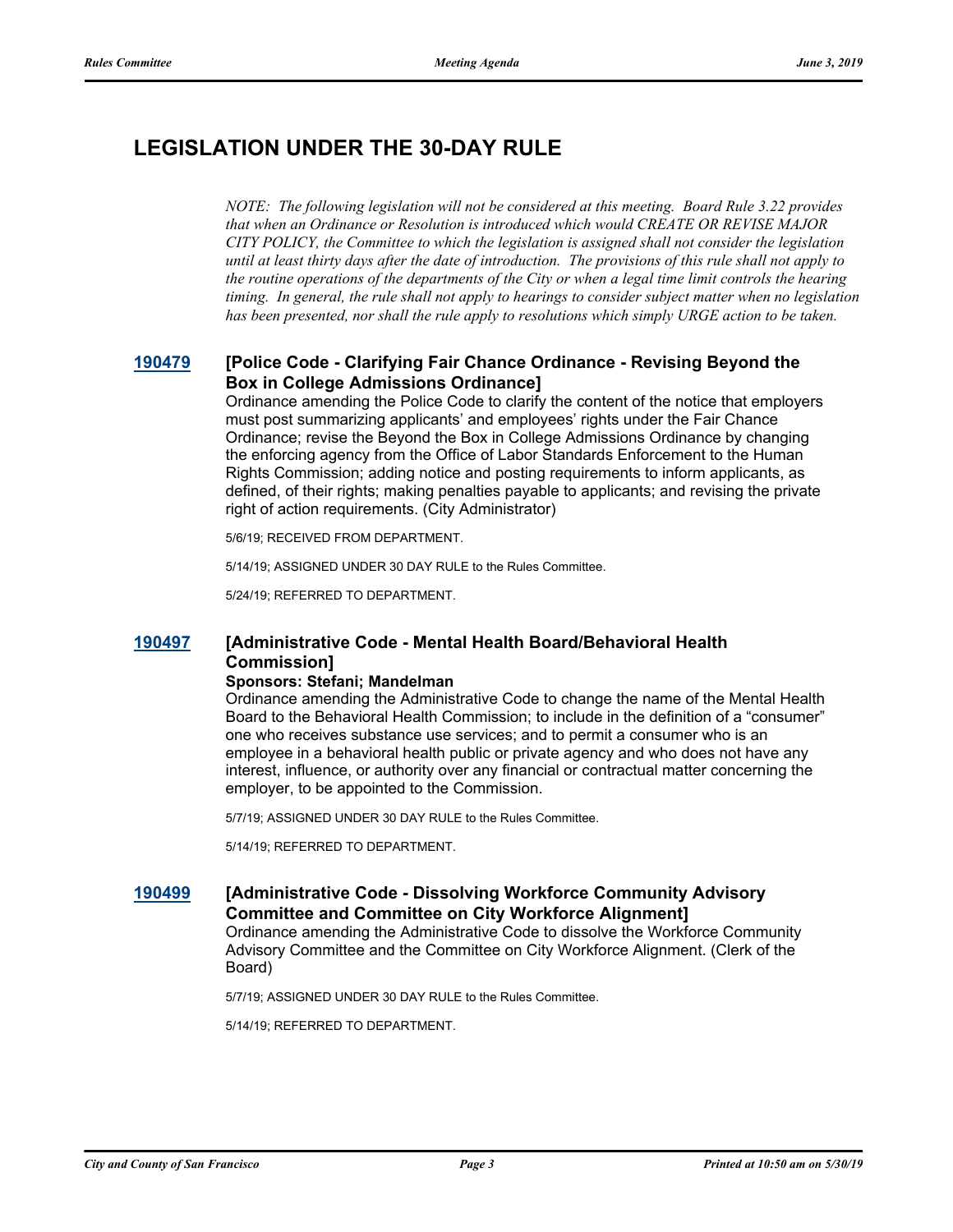#### **[190569](http://sfgov.legistar.com/gateway.aspx?m=l&id=34691) [Charter Amendment - Homelessness Oversight Commission] Sponsors: Haney; Walton, Peskin and Ronen**

Charter Amendment (First Draft) to amend the Charter of the City and County of San Francisco to create the Homelessness Oversight Commission to oversee the Department of Homelessness and Supportive Housing; to require the Commission to review and approve, disapprove, or modify: criteria to be used to ascertain eligibility or priority for programs and/or services operated or provided by the Department; the opening or closing of homeless shelters, navigation centers, or other facilities that provide shelter to unsheltered persons; and contracts and grant agreements with an annual value exceeding \$200,000; and to authorize the Commission to conduct public education and outreach concerning programs and services for homeless persons in San Francisco, and issues concerning homelessness; at an election to be held on November 5, 2019.

5/21/19; ASSIGNED UNDER 30 DAY RULE to the Rules Committee.

5/28/19; REFERRED TO DEPARTMENT.

### **[190570](http://sfgov.legistar.com/gateway.aspx?m=l&id=34692) [Charter Amendment - Renaming the Aging and Adult Services Commission, Department of Aging and Adult Services, and Aging and Adult Services Community Living Fund, and Establishing Qualifications for Three Commission Seats]**

#### **Sponsors: Yee; Haney and Fewer**

Charter Amendment (First Draft) to amend the Charter of the City and County of San Francisco to change the name of the Aging and Adult Services Commission to the Disability and Aging Services Commission, and establish qualifications for three of the Commission seats; change the name of the Department of Aging and Adult Services to the Department of Disability and Aging Services; and to change the name of the Aging and Adult Services Community Living Fund to the Disability and Aging Services Community Living Fund; at an election to be held on November 5, 2019.

5/21/19; ASSIGNED UNDER 30 DAY RULE to the Rules Committee.

5/28/19; REFERRED TO DEPARTMENT.

### **[190573](http://sfgov.legistar.com/gateway.aspx?m=l&id=34695) [Administrative Code - Cooperative Living Opportunities for Mental Health Loan Fund and Program]**

#### **Sponsors: Ronen; Haney**

Ordinance amending the Administrative Code to establish the Cooperative Living Opportunities for Mental Health Loan Fund and the Cooperative Living Opportunities for Mental Health Program to finance the acquisition of residential properties to be operated as communal housing for people with chronic mental illness and/or substance use disorders; requiring the Mayor's Office of Housing and Community Development and the Department of Public Health ("DPH") to establish policies and procedures to issue loans from the Fund; and authorizing DPH to place eligible clients in properties financed by the Fund, and to provide oversight and monitoring of such properties.

(Fiscal Impact; No Budget and Legislative Analyst Report)

5/21/19; ASSIGNED UNDER 30 DAY RULE to the Rules Committee.

5/28/19; REFERRED TO DEPARTMENT.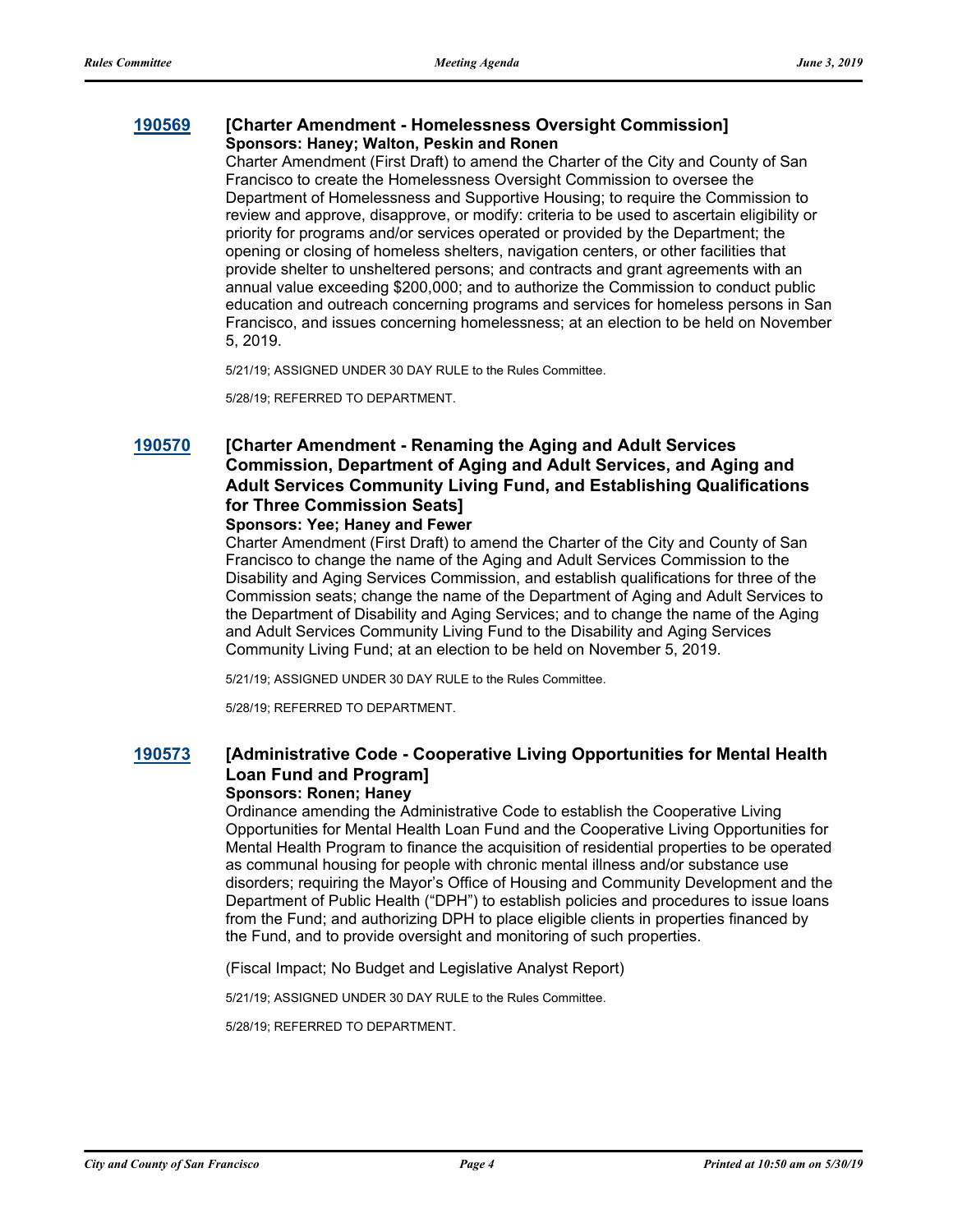#### **Agenda Item Information**

Each item on the Consent or Regular agenda may include the following documents:

1) Legislation, 2) Budget and Legislative Analyst report,

3) Department or Agency cover letter and/or report, 4) Public correspondence

Items will be available for review at City Hall, 1 Dr. Carlton B. Goodlett Place, Room 244, Reception Desk.

#### **Meeting Procedures**

The Board of Supervisors is the legislative body of the City and County of San Francisco. The Board has several standing committees where ordinances and resolutions are the subject of hearings at which members of the public are urged to testify. The full Board does not hold a second public hearing on measures which have been heard in committee.

Board procedures do not permit: 1) persons in the audience to vocally express support or opposition to statements by Supervisors or by other persons testifying; 2) ringing and use of cell phones, pagers, and similar sound-producing electronic devices; 3) bringing in or displaying signs in the meeting room; and 4) standing in the meeting room.

Each member of the public will be allotted the same maximum number of minutes to speak as set by the President or Chair at the beginning of each item or public comment, excluding City representatives, except that public speakers using interpretation assistance will be allowed to testify for twice the amount of the public testimony time limit. If simultaneous interpretation services are used, speakers will be governed by the public testimony time limit applied to speakers not requesting interpretation assistance. Members of the public who want a document placed on the overhead for display should clearly state such and subsequently remove the document when they want the screen to return to live coverage of the meeting.

IMPORTANT INFORMATION: The public is encouraged to testify at Committee meetings. Persons unable to attend the meeting may submit to the City, by the time the proceedings begin, written comments regarding the agenda items. These comments will be made a part of the official public record and shall be brought to the attention of the Board of Supervisors. Written communications should be submitted to the Clerk of the Board or Clerk of the Committee: 1 Dr. Carlton B. Goodlett Place, Room 244, San Francisco, CA 94102. Communications not received prior to the hearing may be delivered to the Clerk of the Board or Clerk of the Committee at the hearing and you are encouraged to bring enough copies for distribution to all of its members.

LAPTOP COMPUTER FOR PRESENTATIONS: Contact City Hall Media Services at (415) 554-7490 to coordinate the use of the laptop computer for presentations. Presenters should arrive 30 minutes prior to the meeting to test their presentations on the computer.

COPYRIGHT: System content that is broadcasted live during public proceedings is secured by High-bandwidth Digital Content Protection (HDCP), which prevents copyrighted or encrypted content from being displayed or transmitted through unauthorized devices. Members of the public who utilize chamber digital, audio and visual technology may not display copyrighted or encrypted content during public proceedings.

AGENDA PACKET: Available for review in the Office of the Clerk of the Board, City Hall, 1 Dr.Carlton B Goodlett Place, Room 244, or on the internet at http://www.sfbos.org/meetings. Meetings are cablecast on SFGovTV, the Government Channel 26. For DVD copies and scheduling call (415) 554-4188.

LANGUAGE INTERPRETERS: Requests must be received at least 48 hours in advance of the meeting to help ensure availability. Contact Peggy Nevin at (415) 554-5184. AVISO EN ESPAÑOL: La solicitud para un traductor debe recibirse antes de mediodía de el viernes anterior a la reunion. Llame a Peggy Nevin at (415) 554-5184. Paunawa: Ang mga kahilingan ay kailangang matanggap sa loob ng 48 oras bago mag miting upang matiyak na matutugunan ang mga hiling. Mangyaring tumawag ka sa (415) 554-5184.